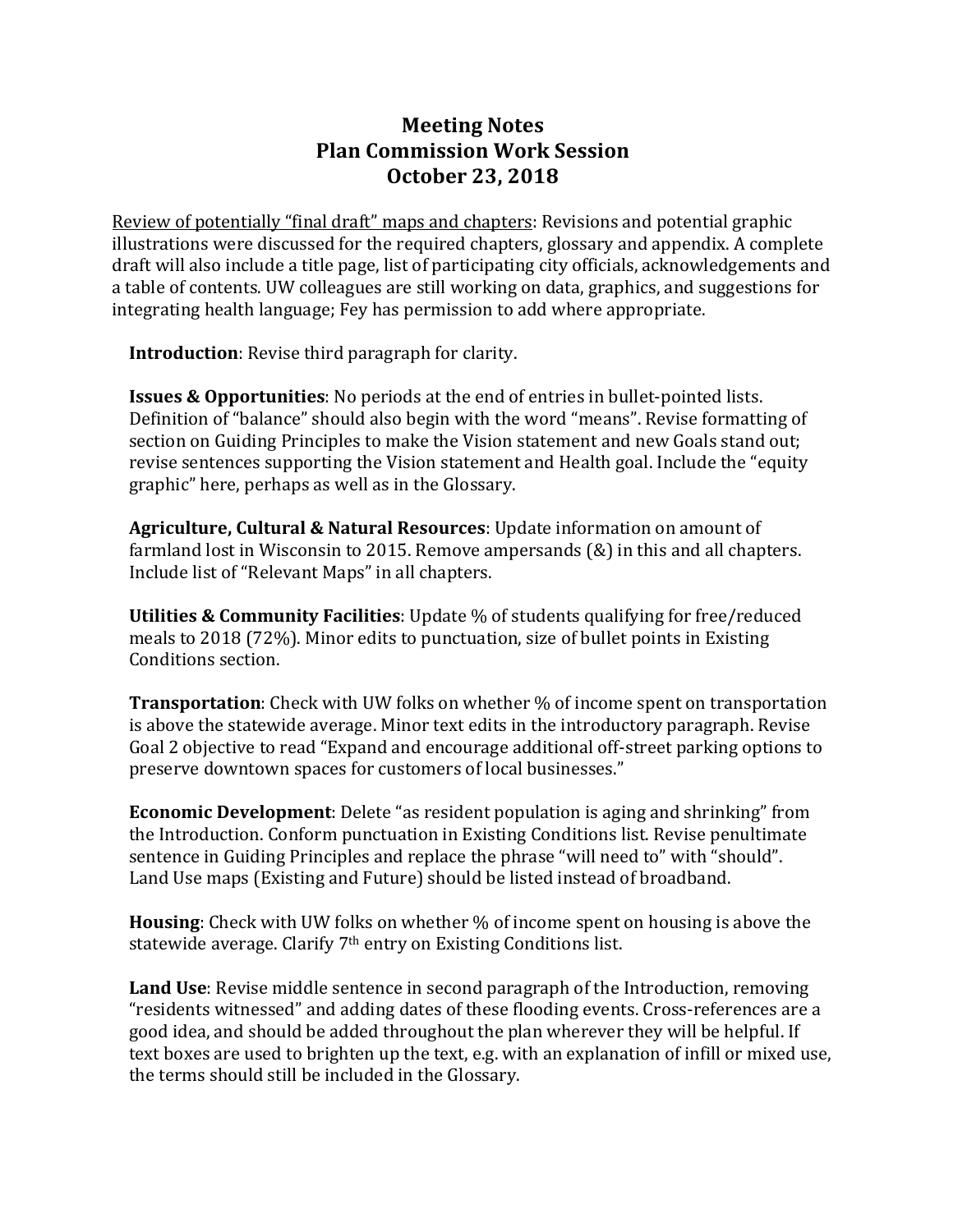**Intergovernmental Cooperation:** Add US Coast Guard to the list of federal government entities in the introduction.

**Implementation**: Remove references to Village of Somerset in the Limitations section.

**Glossary**: Remove the second sentence in the definition of "resilience", and revise as needed. Sprinkle the word throughout the final draft where appropriate to call attention to this important concept. Remove zoning categories.

**Appendix**: Include list of resources and links from the "data resources" document, add a link to the Smart Growth Law, list the Mayor's spreadsheet as "2002 Implementation Items Annotated" (create a PDF that can be linked on the City's website), remove Sustainability Resolution language (add link to the definition in the Glossary) and move the Public Participation Plan to the end of the section.

**Maps**: Add a title to all maps that reads "City of Bayfield Comprehensive Plan 2018" and revise legend information appropriately. Specific revisions on particular maps include:

- 2002 Parks & Recreation Areas map included a misplaced diagonal line between Ninth Street and Washington Avenue north Rittenhouse Avenue that was replicated in other maps; needs to be removed from topography, fragile soils, steep slopes, Parks & Recreation Areas, Existing and Future Land Use maps
- County will update Property Tax Classifications, Assessed Property Values and Public Land Ownership maps with current information and date accordingly
- Transportation
	- Re-label "gravel pits" as "city storage"
	- Add BART stop on northeast corner of First Street and Washington Avenue
- "Dock L" information needs to be clarified and updated on relevant maps

## Next Steps/Calendar:

November 5 Common Council meets at 9am in City Hall. Its agenda should include an entry for the Comprehensive Plan that notes the following details and actions:

- Accepting Resolution #541 from the Plan Commission
- Introducing an Ordinance to authorize the adoption of the Comp Plan
- Referral of the Comp Plan (final draft) to various city committees for review
- Final draft document

Notice of the Common Council's public hearing and vote to adopt the Comprehensive Plan on December  $10<sup>th</sup>$  should be provided in compliance with Class 1 requirements at least thirty days in advance. The "final draft" document dated 11-5-18 should be posted to the City's website (as promised in the announcement on the October utility bills) with a notation that feedback may be sent to  $cityclerk@cityofbayfield.com$